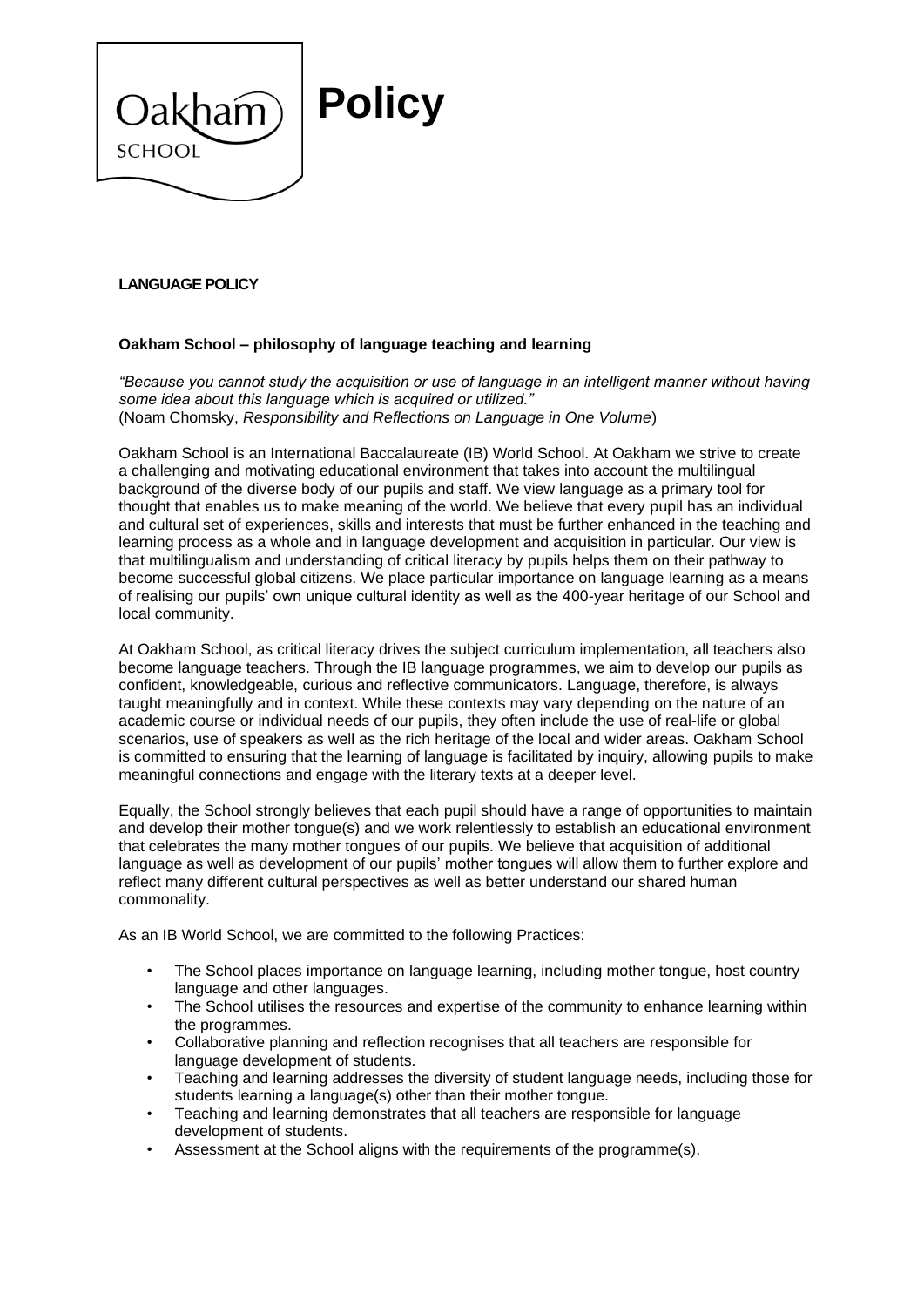Collectively, these practices give an overview of the pathways that are already in place or being implemented at Oakham School and exemplify our philosophy of achieving excellence in language learning.

### **The School places importance on language learning, including mother tongue, host country language and other languages.**

At Oakham, languages are addressed holistically throughout the curriculum which enables pupils to attain appropriate linguistic expertise and support them in understanding their own cultures and those of others. Coherent approach to delivering language programmes helps our pupils better prepare for further education, the workplace and a lifetime of learning. We, therefore, promote investigative and inquiry-based strategies that underpin our collective view on language learning. The School employs a range of qualified, professional language teachers for the delivery of the language of instruction and other languages (including mother tongue languages). The School encourages the use and development of the mother tongues of our pupils in order to enable them to access fully our curriculum. Oakham is committed to making appropriate provision of teaching and resources for pupils for whom English is an additional language. Through identifying their individual needs, as well as the variety of skills they bring, the School ensures that strategies are in place to support and develop their achievements.

#### Screening

Pupils from a wide range of countries whose first language is not English are admitted to Oakham on the understanding that they will follow the School curriculum appropriate to their age and ability. Initial screening takes place during the interview process to determine pupils' abilities in English for entry at the Lower or Middle School levels. Examination qualifications, together with academic reports supplied by their previous school, are also taken into account before acceptance by Oakham.

#### Provision

Oakham supports EAL (English as an Additional Language) pupils where necessary to ensure that they are able to achieve their full academic potential across the curriculum. Once EAL language and learning needs are identified through further assessment, small group teaching, individual lessons and in-class support are provided as appropriate. In Forms 1, 2 and 3 support may also be offered in place of classical language study.

The language study within the School is divided into studies in English and literature (Language A) and language acquisition courses (Language B). A pupil is required to take at least three languages during Form 1, two of which have to be a language B course – currently French and Latin\*. While studying languages B in Form 1, pupils will have various opportunities to familiarise themselves not only with the appropriate level of language instruction but also rich and diverse francophone and classic cultures. The School provides a range of events to support the cultural and linguistic development of our pupils such as *Mardi Gras*, a francophone and a Latin day, a special cuisine day and opportunities to visit Italy and francophone countries. In Form 2, the pupils have an opportunity to choose a further Language B course which is currently either Spanish or German.

#### **The School utilises the resources and expertise of the community to enhance learning within the programmes**

All language teachers are responsible for and enthusiastic about sourcing and utilising an appropriate range of resources to help pupils explore various types of literary genres as well as different text types in different languages and at different levels. Pupils also have access to a variety of dictionaries to assist them including picture dictionaries and mother tongue dictionaries. The Head of Library, working collaboratively with individual teachers, orders and catalogues books and other resources in English, Language B languages and other mother tongue languages for the library use by the pupils.

Pupils have access to various texts and resources such as newspapers and magazines that they can also subscribe to in a variety of languages which helps them become more aware of current, local and international affairs, to foster interest in reading, and to further develop confidence, fluency and comprehension in English as well as Languages B and their many mother tongues. Pupils are also encouraged to use various digital devices (IPads, PCs, laptops) to access various programmes and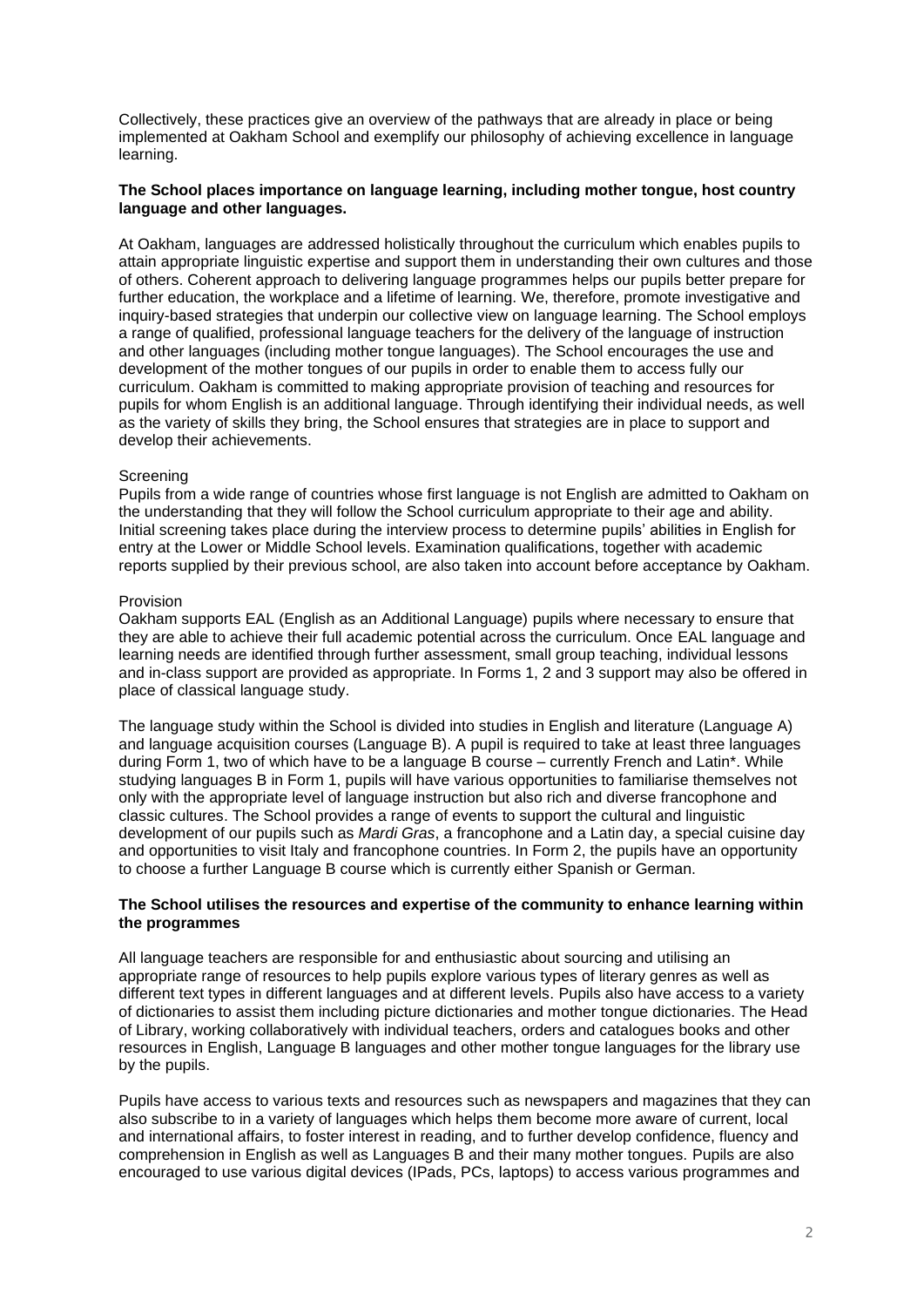tools to support their language learning (such as digital dictionaries, interactive language courses, etc). There are many extra-curricular activities such as arts, music, sports and games that help pupils make meaningful connections between their language learning and the real-world context.

Our local and wider community is considered a valuable resource to support our teaching and learning in general as well as language learning in particular. Pupils often participate in numerous trips both within the local, wider and international communities. Those include (but are not limited to) visits to museums, libraries, theatres, cinemas, places of interest, as well as charitable projects. Such activities provide pupils with an opportunity to use languages in various contexts as well as to gain insights into cultural aspects associated with language learning. It is the School's practice to often invite guest speakers such as persons of interest, story tellers or representatives from various organisations. Throughout the year, pupils are exposed to numerous events and celebrations linked to the diverse cultures within our local and wider community, all with the aim to provide language learning in a meaningful context and aid the development of international mindedness as well as an appreciation of our country's and local area's cultural heritage.

### **Collaborative planning and reflection recognises that all teachers are responsible for the language development of the students**

Since any academic learning takes place through language, we emphasise that all teachers are responsible for the language development of pupils in the School. Consequently, we are developing a programme of collaborative planning meetings for all MYP teachers where, among other things, they are able to explore and establish academic, procedural and also linguistic links between their subjects. Additionally, there are specific directed times where teachers can meet together as a teaching faculty. This can be in the form of whole staff meetings, departmental groups or interdisciplinary groups. During these meetings, among other things, teachers plan, reflect and debate the best practices that suit the needs of individual pupils. They also discuss implementation, standardisation (including uniform utilisation of the MYP assessment framework) and progression between the IB programmes offered at the School. EAL and external mother tongue tutors are encouraged to collaborate with their respective pupils' subject teachers in order to develop strategies that provide pupils with a comprehensive access to our curriculum.

### **Teaching and learning addresses the diversity of student language needs, including those for students learning a language(s) other than their mother tongue**

Delivery of all language lessons includes suitable differentiation strategies that align with the standards and practices of the IB as well as the latest developments in pedagogy. All teachers respond appropriately to the individual pupil needs that may be in the form of differentiation strategies, one-to-one support, scaffolding of resources or individualised learning plans. Using appropriate language complexity as well as a suitable level of questioning and tasks is a priority for teachers devising differentiated strategies to address the language needs of their pupils. In addition to this, the School provides a range of specialist support directed by the Learning Support Department which, among others, include profiling, individual support plans and speech and language assessments.

All pupils' language needs are determined through initial assessment, upon joining the School, and also carefully monitored by ongoing assessments throughout each academic year.

### **Teaching and learning demonstrates that all teachers are responsible for the language development of students**

One of the pedagogical foci of Oakham School is to foster further recognition and implementation of transdisciplinary nature of language learning by the teaching staff. Attributing the role of language in every academic subject is strongly encouraged and it is further enhanced by the development of an understanding of the IB objectives and pedagogical language of the programmes.

The development of subject-specific literacy as well as transdisciplinary and conceptual literacy is explicitly planned and delivered through the course of a unit by all subjects. One of the foci of the Language and Literature programme at Oakham School is to enable pupils to see language as a means of self-expression and exploration of self and others in local and global contexts. When pupils